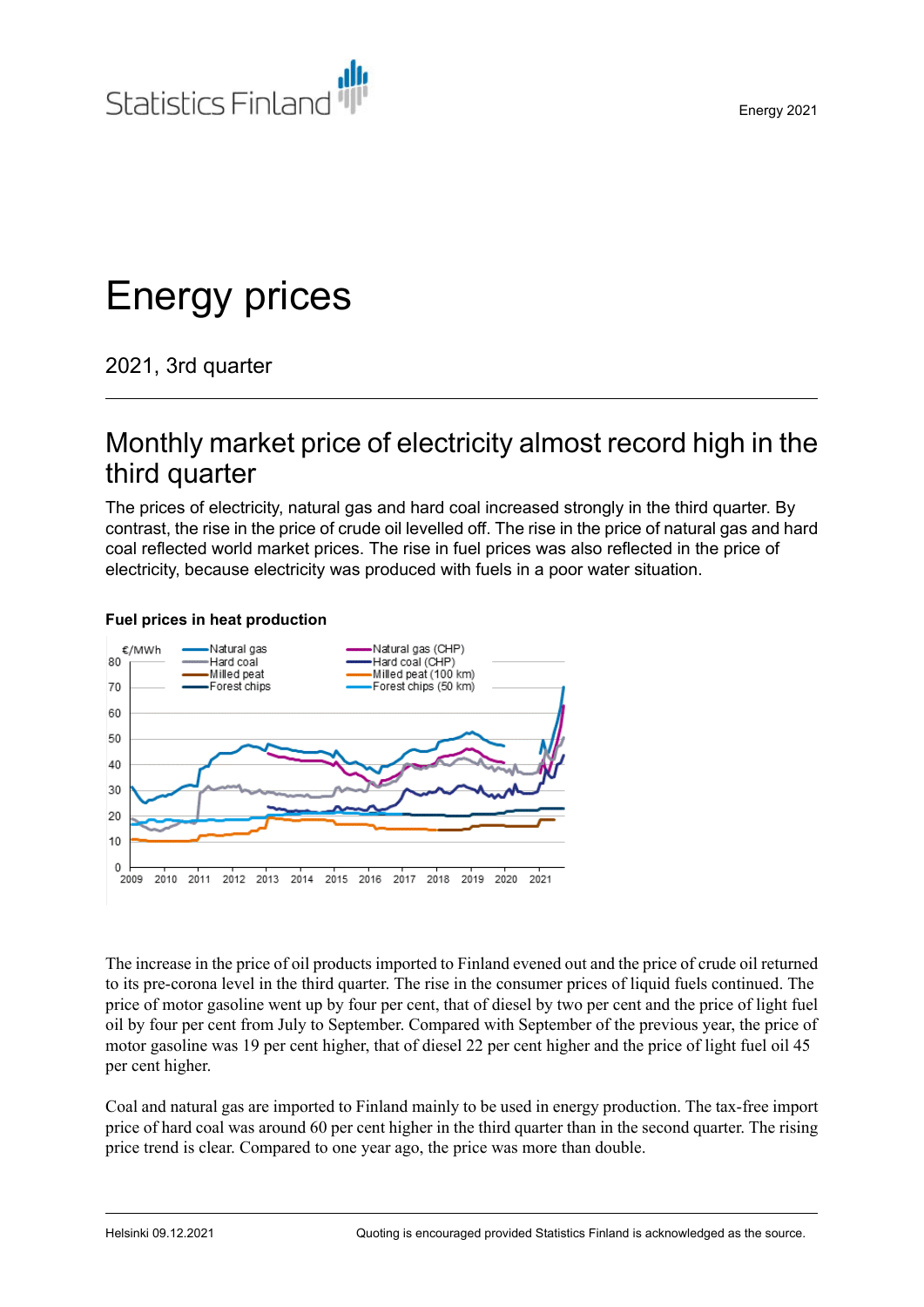Comparable price data on natural gas start from the beginning of the year. The tax-free price of natural gas was around 56 per cent higher in the third quarter than in the second quarter. The rising trend of natural gas prices is also clear. From July to September, the price went up by around 40 per cent. The rise percentages of taxable prices are smaller. The excise duty on power plant fuels rose at the beginning of the year.

The rise in the price of forest chippings halted in the third quarter. Compared with the third quarter of last year, the price of chippings had gone up by four per cent.

In the early part of 2021, the area price for Finland on the electricity market had risen from the record low level of June 2020 to the level of 2019. In summer the rise in prices grew stronger. In September 2021, the average system price was record high and the monthly area price for Finland was close to the records of 2010. In just over a year, the system price thusrose from a record low level to record high. Price variation is characteristic of the electricity market. As the volume of renewable production grows, price variation increases. In addition to the poor water situation, the current situation is affected by the high demand for electricity in Central Europe.

The rise in electricity market prices was also visible in the risen consumer prices of electricity. Households' obligation to deliver prices rose by four to seven per cent from one year ago. Compared with the previous quarter, the rise amounted to a few per cent. The prices for enterprise customers also went up by 6 to 26 per cent from the previous quarter. Compared with the year before, the price change was not uniform. This is because of the source used. Household customers' electricity prices are based on the obligation to deliver prices published by the Energy Authority, while the prices of enterprise and corporate customers are based on Statistics Finland's price inquiry on electrical energy. The obligation to deliver price reacts slowly to changes in electricity prices on the Nordic electricity exchange.

The compilation of price statistics on sod peat has to be discontinued because data could not be collected from sufficiently many data suppliers. The price of milled peat is not published for the same reason. Efforts are made to expand the data collection of sod peat prices.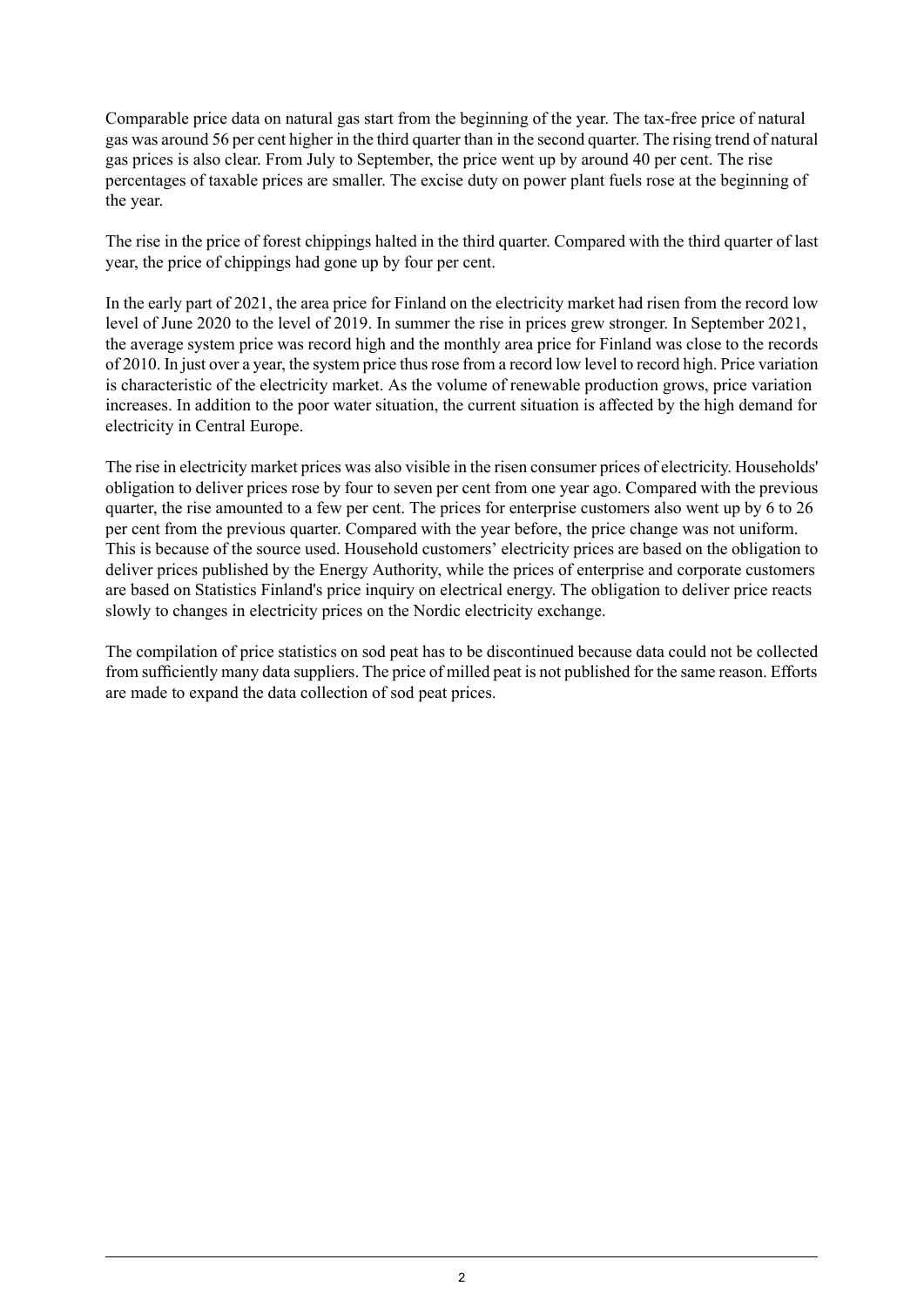## **Contents**

### **Tables**

### **Appendix tables**

### Figures

### **Appendix figures**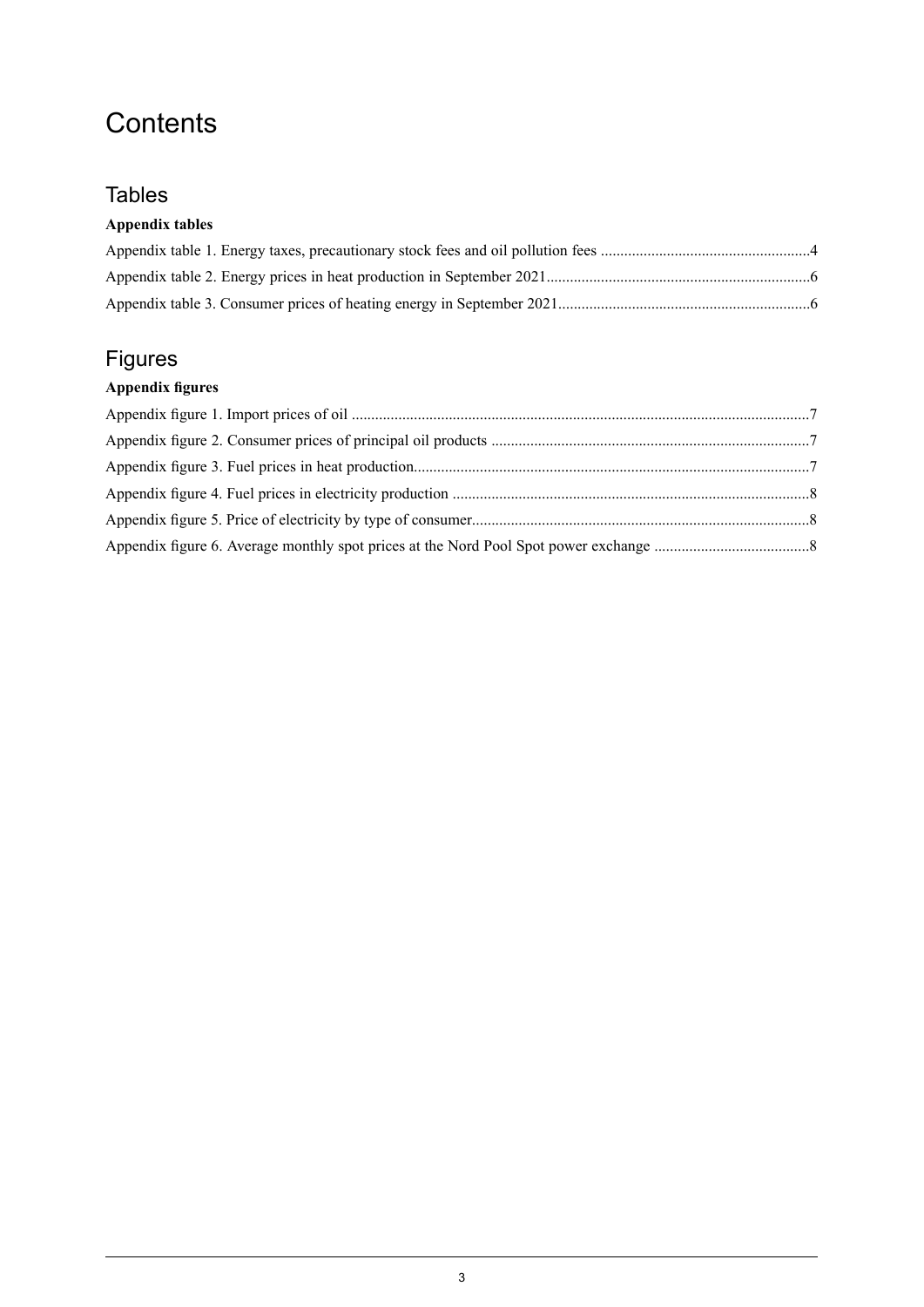## Appendix tables

<span id="page-3-0"></span>

|  |  |  |  | Appendix table 1. Energy taxes, precautionary stock fees and oil pollution fees |
|--|--|--|--|---------------------------------------------------------------------------------|
|--|--|--|--|---------------------------------------------------------------------------------|

| <b>Date</b>           | <b>Electricity</b><br>Fuels $1)$        |                   |                            |                                                     |       |                                        |              |             |                                                          |                 |                   |       |                          |
|-----------------------|-----------------------------------------|-------------------|----------------------------|-----------------------------------------------------|-------|----------------------------------------|--------------|-------------|----------------------------------------------------------|-----------------|-------------------|-------|--------------------------|
|                       |                                         |                   |                            |                                                     |       |                                        |              |             | <b>Consumption</b>                                       |                 | <b>Production</b> |       |                          |
|                       | Motor-<br>gasoline,<br>unleaded $^{2)}$ | fuel <sup>3</sup> | fuel<br>$\text{oil}^{12)}$ | Diesel Light Liquefied<br>petroleum fuel oil<br>gas | Heavy | <b>Hard</b><br>$\text{coal}^{11)}$ gas |              |             | Natural Peat Electricity, Electricity,<br>I <sup>4</sup> | II <sup>5</sup> | power             | power | Nuclear Hydro Imports    |
|                       | C/                                      |                   |                            | c/kg                                                |       | $\epsilon/t$                           | €/MWh        |             | c/kWh                                                    |                 |                   |       |                          |
| Excise taxes $^{10)}$ |                                         |                   |                            |                                                     |       |                                        |              |             |                                                          |                 |                   |       |                          |
| 1.1.1990              | 21,53                                   | 16,82             | 0,34                       |                                                     | 0,34  | 2,69                                   |              | $0,17$ 0,34 |                                                          |                 |                   |       |                          |
| 1.1.1991              | 26,57                                   | 17,49             | 0,35                       |                                                     | 0,35  | 2,83                                   |              | $0,18$ 0,35 |                                                          |                 |                   |       |                          |
| 1.1.1992              | 28,26                                   | 17,49             | 0,35                       |                                                     | 0,35  | 2,83                                   |              | $0,18$ 0,35 |                                                          |                 |                   |       |                          |
| 1.8.1992              | 31,62                                   | 17,49             | 0,35                       |                                                     | 0,35  | 2,83                                   |              | $0,18$ 0,35 |                                                          |                 |                   |       |                          |
| 1.1.1993              | 39,52                                   | 19,17             | 1,41                       |                                                     | 1,12  | 5,61                                   | 0,35         | 0,70        | 0,25                                                     | 0,25            | 0, 10             |       | 0, 10                    |
| 1.7.1993              | 39,52                                   | 16,65             | 1,41                       |                                                     | 1,12  | 5,61                                   |              | $0,35$ 0,70 | 0,25                                                     | 0,25            | 0, 10             |       | 0, 10                    |
| 1.1.1994              | 40,05                                   | 17,29             | 2,05                       |                                                     | 1,98  | 11,30                                  | 1,09         | 0,35        |                                                          |                 | 0,35              | 0,03  | 0,22                     |
| 1.1.1995              | 45,12                                   | 27,50             | 3,02                       |                                                     | 3,12  | 19,53                                  | 0,94         | 0,59        |                                                          |                 | 0,40              | 0,07  | 0,37                     |
| 1.1.1996              | 51,85                                   | 27,50             | 3,02                       |                                                     | 3,12  | 19,53                                  | 0,94         | 0,59        |                                                          |                 | 0,40              | 0,07  | 0,37                     |
| 1.1.1997              | 51,85                                   | 27,50             | 4,88                       |                                                     | 3,72  | 28,42                                  | 1,19         | 0,71        | 0,40                                                     | 0,40            |                   |       |                          |
| 1.4.1997              | 51,85                                   | 27,50             | 4,88                       |                                                     | 3,72  | 28,42                                  |              | $1,19$ 0,71 | 0,56                                                     | 0,24            |                   |       |                          |
| 1.1.1998              | 55,22                                   | 30,02             | 5,50                       |                                                     | 4,34  | 33,40                                  | 1,40         | 0,82        | 0,56                                                     | 0,34            | $\overline{a}$    |       |                          |
| 1.9.1998              | 55,22                                   | 30,02             | 6,37                       |                                                     | 5,40  | 41,37                                  | 1,73         | 1,51        | 0,69                                                     | 0,42            |                   |       |                          |
| 1.1.2003              | 58,08                                   | 31,59             | 6,71                       |                                                     | 5,68  | 43,52                                  | 1,82         | 1,59        | 0,73                                                     | 0,44            |                   |       |                          |
| 1.7.2005              | 58,08                                   | 31,59             | 6,71                       |                                                     | 5,68  | 43,52                                  | 1,82         |             | 0,73                                                     | 0,44            |                   |       | $\overline{\phantom{a}}$ |
| 1.1.2007              | 58,08                                   | 31,59             | 6,71                       |                                                     | 5,68  | 43,52                                  | 1,82         |             | 0,73                                                     | 0,22            |                   |       |                          |
| 1.1.2008              | 62,02                                   | 36,05             | 8,35                       |                                                     | 6,42  | 49,32                                  | 2,016        |             | 0,87                                                     | 0,25            |                   |       |                          |
| 1.1.2011              | 62,02                                   | 36,05 15,70       |                            |                                                     |       | 18,51 126,91                           | 8,94         | 1,90        | 1,69                                                     | 0,69            |                   |       |                          |
| 1.1.2012              | 64,36                                   |                   | 46,60 15,70                |                                                     |       | 18,51 126,91                           | 8,940        | 1,90        | 1,69                                                     | 0,69            |                   |       |                          |
| 1.1.2013              | 64,36                                   |                   | 46,60 15,99                |                                                     |       | 18,93 131,53                           | 11,38        | 4,90        | 1,69                                                     | 0,69            |                   |       | $\blacksquare$           |
| 1.1.2014              | 66,61                                   |                   | 49,31 15,99                |                                                     |       | 18,93 131,53                           | 11,38        | 4,90        | 1,89                                                     | 0,69            |                   |       |                          |
| 1.1.2015              | 67,45                                   |                   | 50,26 18,39                |                                                     |       | 21,84 153,24                           | 15,36        | 3,40        | 2,24                                                     | 0,69            |                   |       |                          |
| 1.1.2016              | 67,45                                   |                   | 50,26 21,05                | 24,82                                               |       | 25,08 177,36                           | 17,34        | 3,40        | 2,24                                                     | 0,69            |                   |       |                          |
| 1.3.2016              | 67,45                                   |                   | 50,26 21,05                | 24,82                                               |       | 25,08 177,36                           | 17,34        | 1,90        | 2,24                                                     | 0,69            | $\blacksquare$    |       | $\blacksquare$           |
| 1.1.2017              | 69,57                                   |                   | 52,67 22,52                | 26,54                                               |       | 26,83 189,84                           | $18,53$ 1,90 |             | 2,24                                                     | 0,69            |                   |       |                          |
| 1.1.2018              | 69,57                                   |                   | 52,67 24,04                | 28,32                                               |       | 28,64 202,69                           | $19,78$ 1,90 |             | 2,24                                                     | 0,69            |                   |       |                          |
| 1.1.2019              | 69,57                                   |                   | 52,67 24,53                | 27,90                                               |       | 27,23 200,58                           | 20,57        | 3,00        | 2,24                                                     | 0,69            |                   |       |                          |
| 1.8.2020              | 75,28<br>75,28                          |                   | 59,13 24,53<br>59,13 27,23 | 27,90<br>31,38                                      |       | 27,23 200,58<br>30,26 219,26           | $20,57$ 3,00 |             | 2,24<br>2,24                                             | 0,69            |                   |       |                          |
| 1.1.2021              |                                         |                   |                            |                                                     |       |                                        | 23,27        | 5,70        |                                                          | 0,05            |                   |       |                          |
|                       | Energy content tax <sup>8)</sup>        |                   |                            |                                                     |       |                                        |              |             |                                                          |                 |                   |       |                          |
| 1.1.2011              | 50,36                                   |                   | 7,70                       |                                                     | 8,79  | 54,54                                  | 3,00         |             |                                                          |                 |                   |       |                          |
| 1.1.2012              | 50,36                                   | 30,70             | 7,70                       |                                                     | 8,79  | 54,54                                  | 3,00         |             |                                                          |                 |                   |       |                          |
| 1.1.2013              | 50,36                                   | 30,70             | 6,65                       |                                                     | 7,59  | 47,10                                  | 4,45         |             |                                                          |                 |                   |       |                          |
| 1.1.2015              | 51,20                                   | 31,65             | 6,65                       |                                                     | 7,59  | 47,10                                  | 6,65         |             |                                                          |                 |                   |       |                          |
| 1.1.2016              | 51,20                                   | 31,65             | 6,65                       | 8,50                                                | 7,59  | 47,10                                  | 6,65         |             |                                                          |                 |                   |       |                          |
| 1.1.2017              | 52,19                                   | 32,77             | 7,05                       | 9,01                                                | 8,05  | 49,93                                  | 7,05         |             |                                                          |                 |                   |       |                          |
| 1.1.2018              | 52,19                                   | 32,77             | 7,50                       | 9,58                                                | 8,56  | 53,13                                  | 7,50         |             |                                                          |                 |                   |       |                          |
| 1.1.2019              | 52,19                                   | 32,77             | 7,63                       | 9,81                                                | 8,56  | 52,77                                  | 7,63         |             |                                                          |                 |                   |       |                          |
| 1.8.2020              | 53,79                                   | 34,57             | 7,63                       | 9,81                                                | 8,56  | 52,77                                  | 7,63         |             |                                                          |                 |                   |       |                          |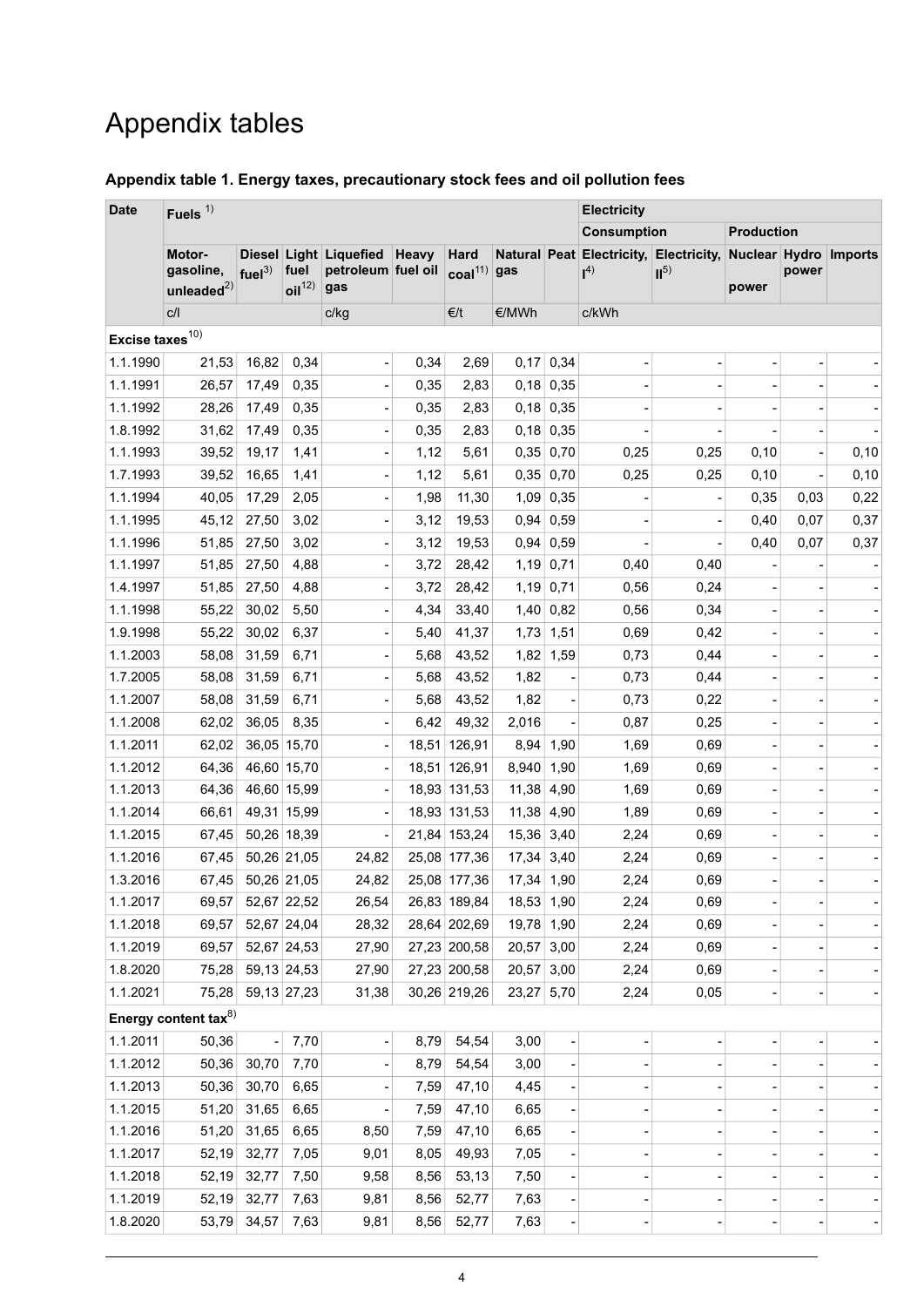| <b>Date</b>        | Fuels $1)$                              |                   |                            |                                                     |       | <b>Electricity</b>                     |                          |      |                    |                                                           |                              |       |                |
|--------------------|-----------------------------------------|-------------------|----------------------------|-----------------------------------------------------|-------|----------------------------------------|--------------------------|------|--------------------|-----------------------------------------------------------|------------------------------|-------|----------------|
|                    |                                         |                   |                            |                                                     |       |                                        |                          |      | <b>Consumption</b> |                                                           | <b>Production</b>            |       |                |
|                    | Motor-<br>gasoline,<br>unleaded $^{2)}$ | fuel <sup>3</sup> | fuel<br>$\text{oil}^{12)}$ | Diesel Light Liquefied<br>petroleum fuel oil<br>gas | Heavy | <b>Hard</b><br>$\text{coal}^{11)}$ gas |                          |      | I <sup>4</sup>     | Natural Peat Electricity, Electricity,<br>II <sup>5</sup> | Nuclear Hydro<br>power       | power | <b>Imports</b> |
|                    | C/                                      |                   |                            | c/kg                                                |       | E/t                                    | €/MWh                    |      | c/kWh              |                                                           |                              |       |                |
| 1.1.2021           | 53,79                                   |                   | $34,57$ 10,33              | 13,29                                               | 11,59 | 71,45                                  | 10,33                    |      |                    |                                                           |                              |       |                |
|                    | Carbon dioxide tax <sup>9)</sup>        |                   |                            |                                                     |       |                                        |                          |      |                    |                                                           |                              |       |                |
| 1.1.2011           | 11,66                                   | $\overline{a}$    | 8,00                       |                                                     | 9,72  | 72,37                                  | 5,94                     | ÷    | ÷                  |                                                           |                              |       |                |
| 1.1.2012           | 14,00                                   | 15,90             | 8,00                       |                                                     | 9,72  | 72,37                                  | 5,94                     |      |                    |                                                           |                              |       |                |
| 1.1.2013           | 14,00                                   | 15,90             | 9,34                       |                                                     | 11,34 | 84,43                                  | 6,93                     |      |                    |                                                           |                              |       |                |
| 1.1.2014           | 16,25                                   | 18,61             | 9,34                       |                                                     | 11,34 | 84,43                                  | 6,93                     |      |                    |                                                           |                              |       |                |
| 1.1.2015           | 16,25                                   | 18,61             | 11,74                      |                                                     |       | 14,25 106,14                           | 8,71                     |      |                    |                                                           |                              |       |                |
| 1.1.2016           | 16,25                                   |                   | 18,61 14,40                | 16,32                                               |       | 17,49 130,26                           | 10,69                    |      |                    |                                                           |                              |       |                |
| 1.1.2017           | 17,38                                   |                   | 19,90 15,47                | 17,53                                               |       | 18,78 139,91                           | 11,48                    |      |                    |                                                           |                              |       |                |
| 1.1.2018           | 17,38                                   |                   | 19,90 16,54                | 18,74                                               |       | 20,08 149,56                           | 12,28                    |      |                    |                                                           |                              |       |                |
| 1.1.2019           | 17,38                                   |                   | 19,90 16,90                | 18,09                                               |       | 18,67 147,81                           | 12,94                    |      |                    |                                                           |                              |       |                |
| 1.8.2020           | 21,49                                   |                   | 24,56 16,90                | 18,09                                               |       | 18,67 147,81                           | 12,94                    |      |                    |                                                           |                              |       |                |
| Energy tax $^{7)}$ |                                         |                   |                            |                                                     |       |                                        |                          |      |                    |                                                           |                              |       |                |
| 1.1.2011           |                                         |                   | ÷                          |                                                     |       |                                        | $\overline{\phantom{a}}$ | 1,90 | 1,69               | 0,69                                                      |                              |       |                |
| 1.1.2013           |                                         |                   |                            |                                                     |       |                                        |                          | 4,90 | 1,69               | 0,69                                                      |                              |       |                |
| 1.1.2014           |                                         |                   |                            |                                                     |       |                                        |                          | 4,90 | 1,89               | 0,69                                                      |                              |       |                |
| 1.1.2015           |                                         |                   |                            |                                                     |       |                                        |                          | 3,40 | 2,24               | 0,69                                                      |                              |       |                |
| 1.1.2016           |                                         |                   |                            |                                                     |       |                                        |                          | 3,40 | 2,24               | 0,69                                                      |                              |       |                |
| 1.3.2016           |                                         |                   |                            |                                                     |       |                                        |                          | 1,90 | 2,24               | 0,69                                                      |                              |       |                |
| 1.1.2019           |                                         | $\overline{a}$    | ÷                          |                                                     | ÷     |                                        |                          | 3,00 | 2,24               | 0,69                                                      |                              |       |                |
| 1.1.2021           |                                         |                   |                            |                                                     |       |                                        |                          | 3,00 | 2,24               | 0,05                                                      | $\qquad \qquad \blacksquare$ |       |                |
|                    | <b>Strategic stockpile fees</b>         |                   |                            |                                                     |       |                                        |                          |      |                    |                                                           |                              |       |                |
| 1.7.1984           | 0,72                                    | 0,39              | 0,39                       |                                                     | 0,32  | 1,48                                   |                          |      |                    |                                                           |                              |       |                |
| 1.1.1997           | 0,68                                    | 0,35              | 0,35                       |                                                     | 0,28  | 1,18                                   | 0,084                    |      | 0,013              | 0,013                                                     |                              |       |                |
| 1.1.2016           | 0,68                                    | 0,35              | 0,35                       | 0,11                                                | 0,28  | 1,18                                   | 0,084                    |      | 0,013              | 0,013                                                     |                              |       |                |
|                    | Oil pollution fees $^{6)}$              |                   |                            |                                                     |       |                                        |                          |      |                    |                                                           |                              |       |                |
| 1.1.1990           | 0,28                                    |                   | $0,031$ 0,031              |                                                     | 0,037 |                                        |                          |      |                    |                                                           |                              |       |                |
| 1.1.2005           | 0,038                                   |                   | $0,042$ 0,042              |                                                     | 0,050 |                                        |                          |      |                    |                                                           |                              |       |                |
| 1.1.2010           | 0,113                                   |                   | $0,126$ 0,126              |                                                     | 0,150 |                                        |                          |      |                    |                                                           |                              |       |                |
| 1.3.2020           | 0,000                                   |                   | $0,000$ 0.000              |                                                     | 0,000 |                                        |                          |      |                    |                                                           |                              |       |                |

1) Fuels in electricity production tax-exempt since 1 January 1997.

2) Reformulated, since 1 January 1993, also sulphur-free since 1 September 2004. Fossil fuel.

3) Sulphur-free, sulphur content < 50 ppm since 1 July 1993, sulphur content < 10 ppm since 1 September 2004. Fossil fuel.

4) Tax class I: others

5) Tax class II: industry and professional greenhouses

6) Collection of oil pollution fees is discontinued until the capital of the oil protection fund falls below 5 million euro.

7) Energy tax included in excise taxes.

8) Energy content tax included in excise taxes.

9) Carbon dioxide tax included in excise taxes.

10) Excise taxes contain energy content tax, carbon dioxide tax, and energy tax.

11) Excise taxes for hard coal is in the heat production. In CHP use excise tax is lower.

12) Fossil fuel. Sulphur-free.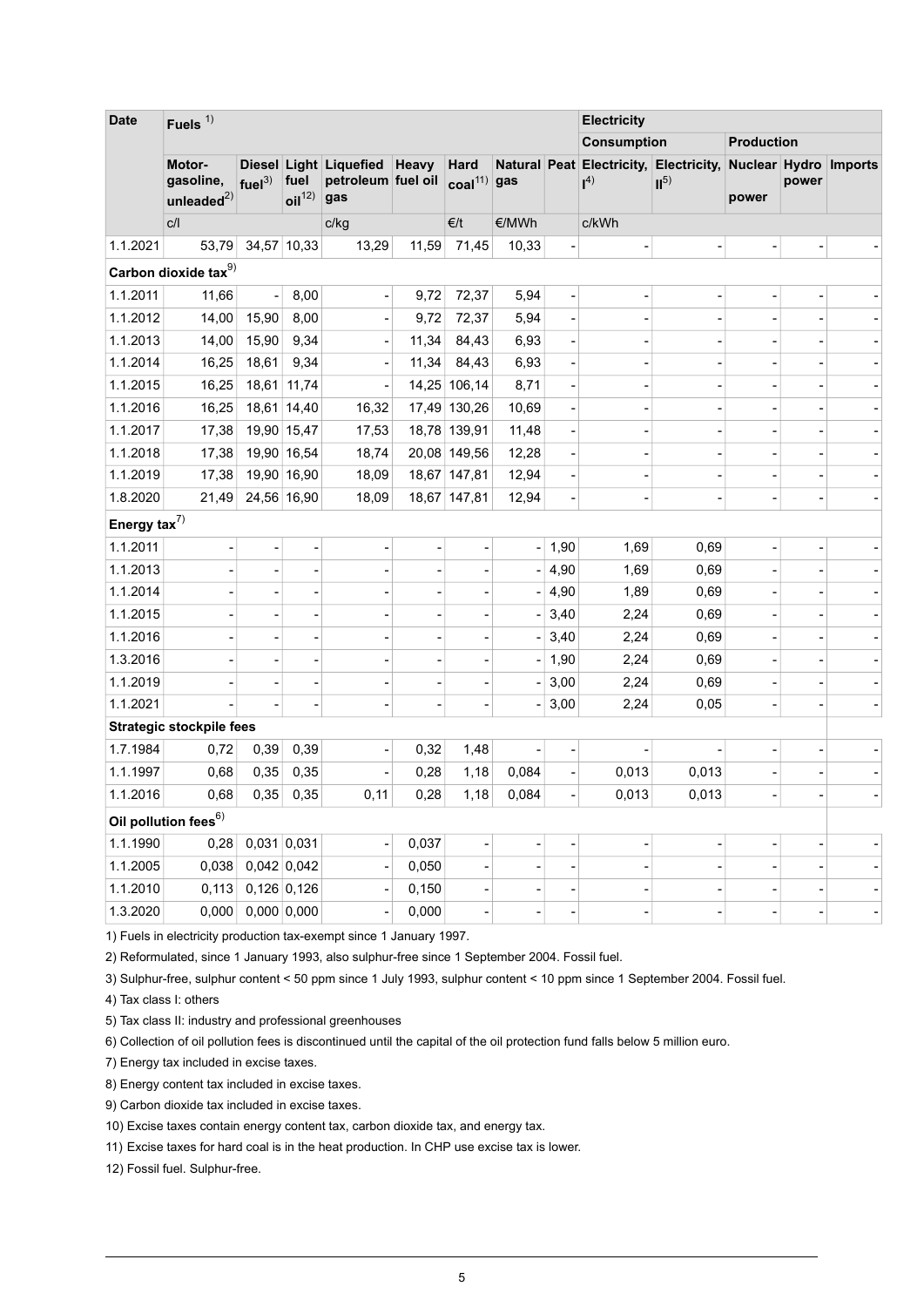| Energy source <sup>3)</sup>             |       | Price €/MWh <sup>1)</sup> Annual change-% |
|-----------------------------------------|-------|-------------------------------------------|
| Hard coal (VAT $0\%$ ) <sup>2)</sup>    | 50.57 | 38.7                                      |
| Natural gas (VAT 0%)                    | 70.50 |                                           |
| Forest chips (VAT $0\%$ ) <sup>4)</sup> | 23.06 | 4.1                                       |
| Milled peat (VAT 0%) <sup>4)</sup>      |       |                                           |

#### <span id="page-5-0"></span>**Appendix table 2. Energy prices in heat production in September 2021**

1) Inclusive of excise duties.

2) The coal price is preliminary.

3) Sources: Energy Authority, Finnish Customs, FOEX Indexes Ltd, The Bioenergy Association of Finland, Statistics Finland.

<span id="page-5-1"></span>4) Price of forest chippings average for 3rd quarter, the price of milled peat not published due to too few observations.

#### **Appendix table 3. Consumer prices of heating energy in September 2021**

| <b>Energy source</b> <sup>2)</sup>                                              |       | Price €/MWh <sup>1)</sup> Annual change-% |
|---------------------------------------------------------------------------------|-------|-------------------------------------------|
| Light fuel (VAT 24%)                                                            | 102.9 | 45.1                                      |
| Household electricity, L2 (VAT 24%)                                             | 145.5 | 6.2                                       |
| Wood pellet (VAT 24%) <sup>4)1)</sup>                                           | 58.5  | 0.2                                       |
| District heat, terraced house / low-rise block of flats (VAT 24%) <sup>1)</sup> | 85.5  | 3.5                                       |

1) The prices do not take into account energy conversion losses.

2) Sources: Finnish Energy, Energy Authority, Statistics Finland

3) The price of district heat is from July 2021.

4) Wood pellet price: Producer price indices 2021 August, appendix table 25.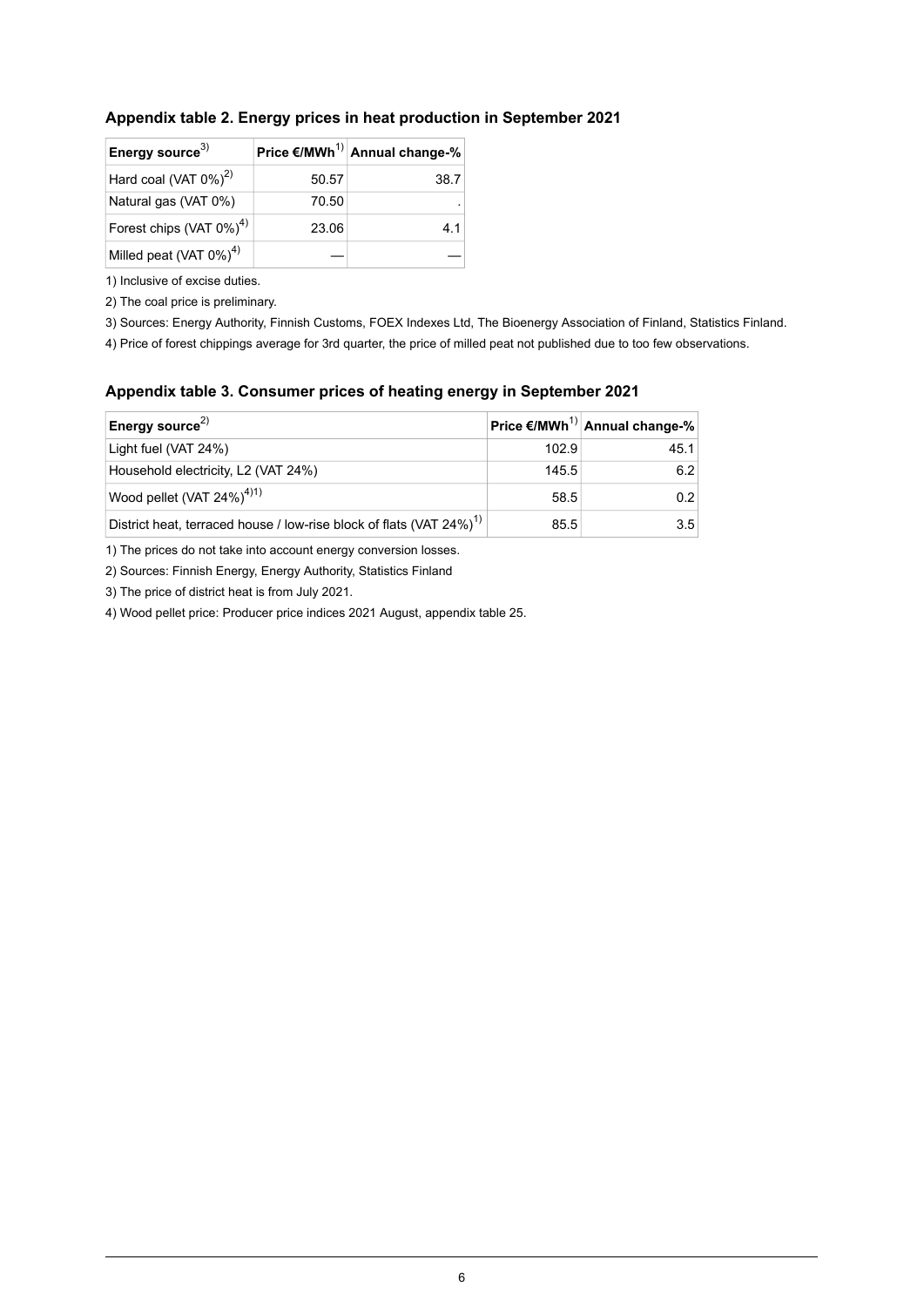### Appendix figures

#### <span id="page-6-0"></span>**Appendix figure 1. Import prices of oil**



<span id="page-6-1"></span>Source: Finnish Customs



<span id="page-6-2"></span>Sources: Finnish Petroleum and Biofuels Association (–11/2018), Statistics Finland (12/2018–).





The prices include excise duties (VAT 0%). The energy content tax on natural gas and hard coal used in combined heat and power production has been reduced by € 7.63 per MWh from the beginning of 2019. Sources: Finnish Customs, Energy Authority, The Bioenergy Association of Finland, Statistics Finland, FOEX Indexes Ltd..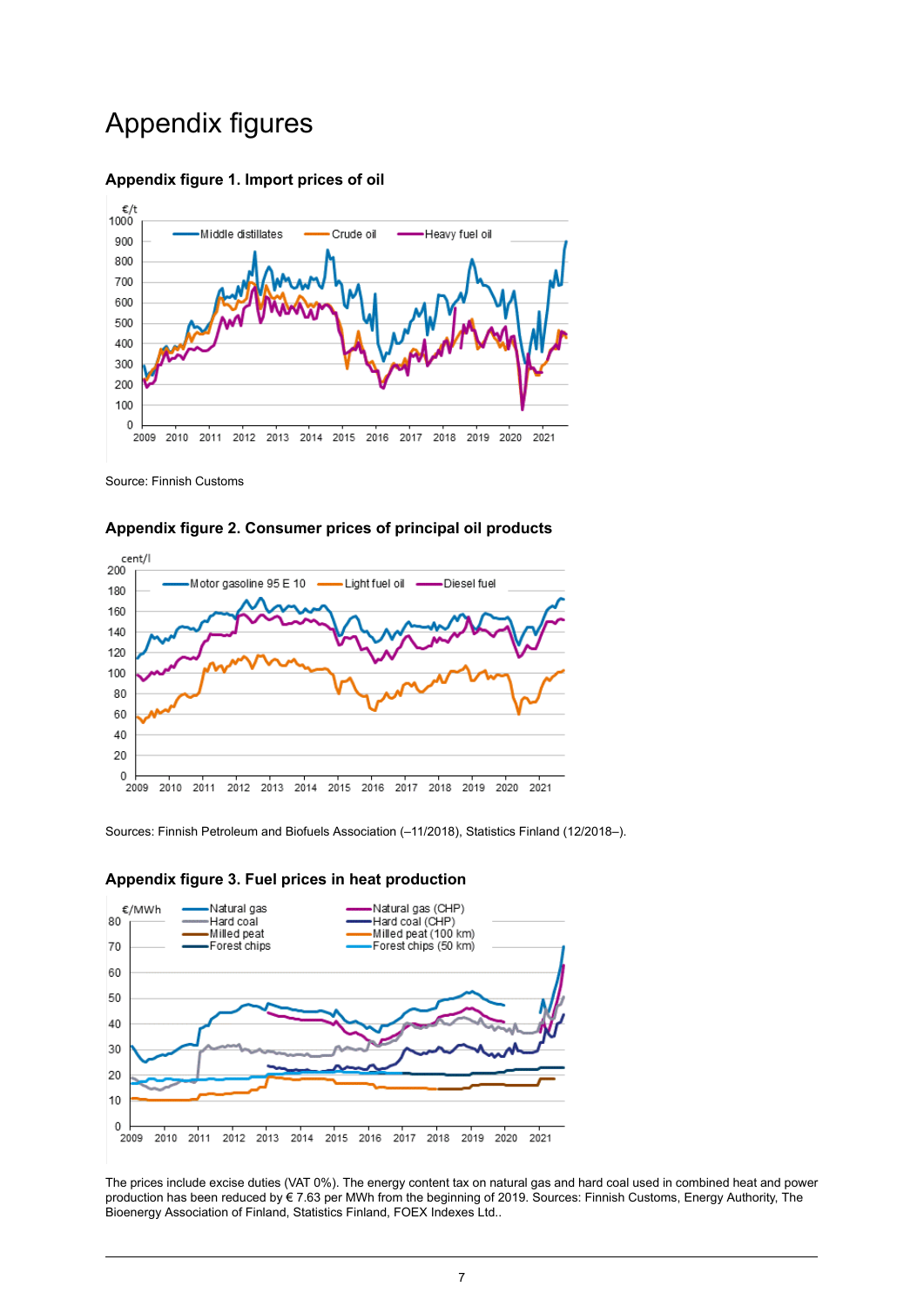<span id="page-7-0"></span>

<span id="page-7-1"></span>The fuels of electricity production are exclusive of tax. Sources: Finnish Customs, Energy Authority, The Bioenergy Association of Finland, Statistics Finland, FOEX Indexes Ltd..



#### **Appendix figure 5. Price of electricity by type of consumer**

<span id="page-7-2"></span>The prices include electrical energy, transmission fee and taxes. Sources: Energy Authority, Statistics Finland.

#### **Appendix figure 6. Average monthly spot prices at the Nord Pool Spot power exchange**



Source: Nord Pool Spot